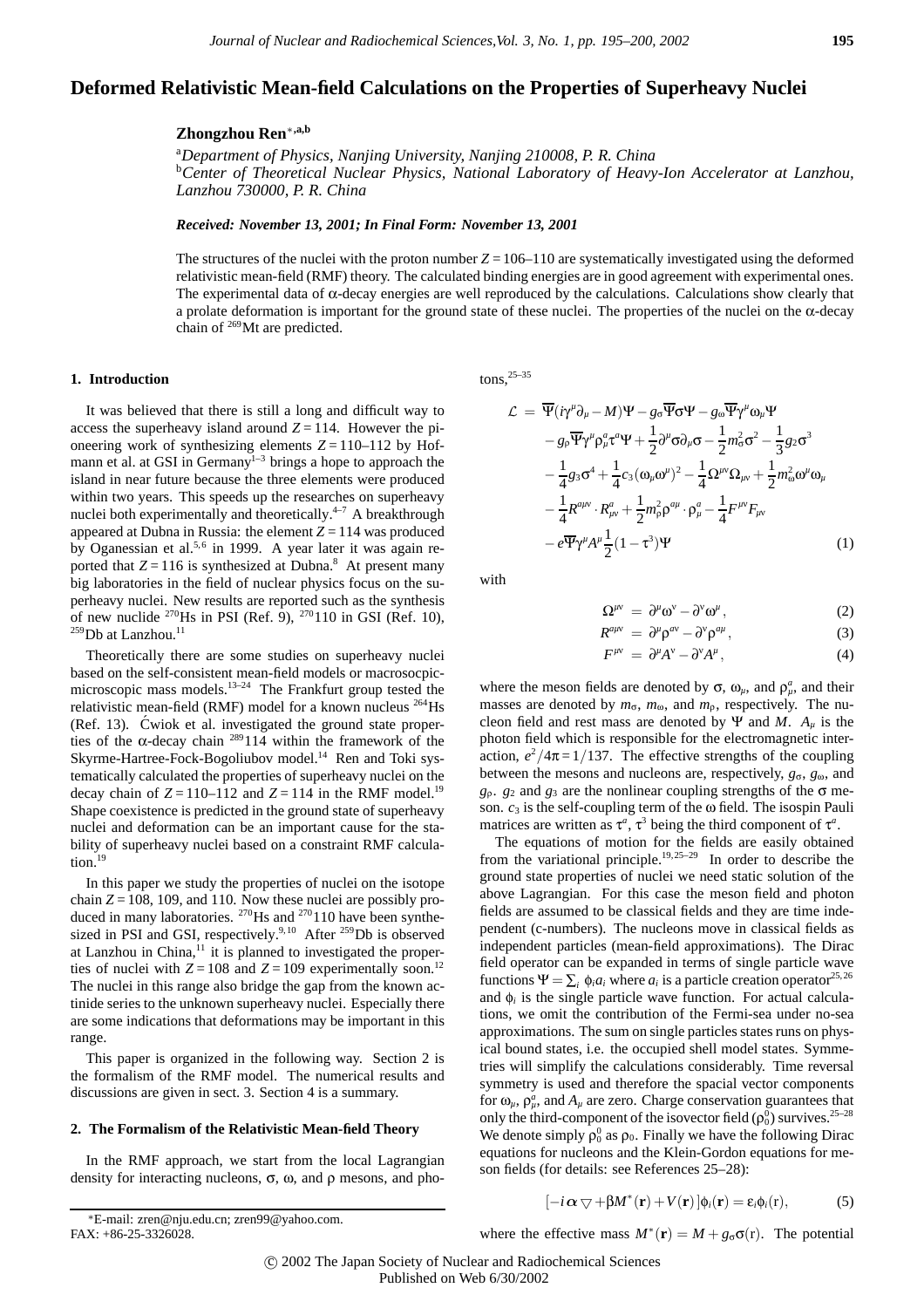**TABLE 1:** The ground state properties of even-even superheavy nuclei with  $Z = 108$ . The TMA force is inputted in the deformed RMF **calculation. The last two columns are the experimental data of the** α**-decay energy and the total binding energy.**

| Nuclei            | $B_{\text{the}}$ . / MeV | $\beta_n$ | $\mathbf{p}_p$ | $R_n$ | $R_p$ | $Q_{\alpha}$ (the.) | $Q_{\alpha}$ (exp.) | $B_{\text{exp.}}$ / $\overline{\text{MeV}}$ |
|-------------------|--------------------------|-----------|----------------|-------|-------|---------------------|---------------------|---------------------------------------------|
| $^{256}$ Hs       | 1864.99                  | 0.26      | 0.27           | 6.15  | 6.04  | 10.99               |                     |                                             |
| $^{258}$ Hs       | 1882.16                  | 0.25      | 0.26           | 6.16  | 6.05  | 10.58               |                     |                                             |
| $^{260}\text{Hs}$ | 1899.03                  | 0.25      | 0.26           | 6.18  | 6.05  | 9.96                |                     |                                             |
| $^{262}$ Hs       | 1915.26                  | 0.25      | 0.25           | 6.21  | 6.06  | 9.59                |                     |                                             |
| $^{264}$ Hs       | 1930.17                  | 0.24      | 0.25           | 6.23  | 6.07  | 9.98                | 10.54               | 1926.72                                     |
| $^{266}$ Hs       | 1944.46                  | 0.24      | 0.24           | 6.24  | 6.08  | 9.74                | 10.18               |                                             |
| $^{268}$ Hs       | 1958.42                  | 0.22      | 0.23           | 6.26  | 6.09  | 9.14                |                     |                                             |
| $^{270}$ Hs       | 1971.80                  | 0.22      | 0.22           | 6.28  | 6.10  | 8.90                | 9.30                |                                             |
| $^{272}$ Hs       | 1984.60                  | 0.21      | 0.22           | 6.30  | 6.11  | 8.77                |                     |                                             |
| $^{274}$ Hs       | 1996.62                  | 0.20      | 0.20           | 6.32  | 6.12  | 8.88                |                     |                                             |
| $^{276}$ Hs       | 2007.73                  | 0.19      | 0.20           | 6.34  | 6.13  | 9.26                |                     |                                             |
|                   |                          |           |                |       |       |                     |                     |                                             |

**TABLE 2:** The ground state properties of even-even superheavy nuclei with  $Z = 108$ . The NLZ2 force is inputted in the deformed RMF **calculation. The last two columns are the experimental data of the** α**-decay energy and the total binding energy.**

|                     |                                 |           |                |       | $\tilde{}$ | $\tilde{}$          | $\tilde{}$          |                                             |
|---------------------|---------------------------------|-----------|----------------|-------|------------|---------------------|---------------------|---------------------------------------------|
| Nuclei              | $B_{\text{the}}$ / $\text{MeV}$ | $\beta_n$ | $\mathbf{p}_p$ | $R_n$ | $R_p$      | $Q_{\alpha}$ (the.) | $Q_{\alpha}$ (exp.) | $B_{\text{exp.}}$ / $\overline{\text{MeV}}$ |
| $^{256}$ Hs         | 1862.85                         | 0.30      | 0.32           | 6.27  | 6.13       | 10.72               |                     |                                             |
| $^{258}$ Hs         | 1879.66                         | 0.30      | 0.31           | 6.31  | 6.15       | 11.11               |                     |                                             |
| $^{260}\text{Hs}$   | 1895.90                         | 0.29      | 0.30           | 6.31  | 6.15       | 11.15               |                     |                                             |
| $^{262}$ Hs         | 1911.48                         | 0.28      | 0.29           | 6.33  | 6.16       | 11.08               |                     |                                             |
| $^{264}$ Hs         | 1926.63                         | 0.28      | 0.29           | 6.35  | 6.17       | 10.68               | 10.54               | 1926.72                                     |
| $^{266}$ Hs         | 1941.35                         | 0.28      | 0.29           | 6.38  | 6.18       | 10.30               | 10.18               |                                             |
| $^{268}\mathrm{Hs}$ | 1955.59                         | 0.27      | 0.28           | 6.40  | 6.19       | 9.96                |                     |                                             |
| $^{270}\mathrm{Hs}$ | 1969.22                         | 0.27      | 0.28           | 6.42  | 6.20       | 9.55                | 9.30                |                                             |
| $^{272}$ Hs         | 1981.03                         | 0.26      | 0.27           | 6.45  | 6.21       | 10.26               |                     |                                             |
| $^{274}$ Hs         | 1992.08                         | 0.25      | 0.26           | 6.47  | 6.22       | 10.15               |                     |                                             |
| $^{276}\mathrm{Hs}$ | 2003.31                         | 0.20      | 0.22           | 6.48  | 6.22       | 9.10                |                     |                                             |

 $V(\mathbf{r})$  is a timelike component of a Lorentz vector,

$$
V(\mathbf{r}) = g_{\omega}\omega_0(\mathbf{r}) + g_{\rho}\tau^a \rho_0^a(\mathbf{r}) + e((1-\tau^3)/2)A_0(\mathbf{r}), \qquad (6)
$$

$$
(-\triangle + m_{\sigma}^2)\sigma(\mathbf{r}) = -g_{\sigma}\rho_s(\mathbf{r}) - g_2\sigma^2(\mathbf{r}) - g_3\sigma^3(\mathbf{r}), \quad (7)
$$

$$
(-\triangle + m_{\omega}^2)\omega_0(\mathbf{r}) = g_{\omega}\rho_v(\mathbf{r}) - c_3\omega_0^3(\mathbf{r}), \qquad (8)
$$

$$
(-\triangle + m_\rho^2)\rho_0(\mathbf{r}) = g_\rho \rho_3(\mathbf{r}), \qquad (9)
$$

$$
-\triangle A_0(\mathbf{r}) = e\rho_p(\mathbf{r}),\tag{10}
$$

where  $\rho_s$ ,  $\rho_v$ , and  $\rho_p$  are, respectively, the densities of scalar, baryon, and proton.  $\rho_3$  is the difference between the neutron and proton densities. They will be c-numbers by taking expectation values. Their expressions are as follows,

$$
\rho_s(\mathbf{r}) = \sum_{i=1}^A \overline{\phi_i}(\mathbf{r}) \phi_i(\mathbf{r}), \qquad (11)
$$

$$
\rho_{\nu}(\mathbf{r}) = \sum_{i=1}^{A} \phi_i^+(\mathbf{r}) \phi_i(\mathbf{r}), \qquad (12)
$$

$$
\rho_3(\mathbf{r}) = \sum_{i=1}^A \phi_i^+(\mathbf{r}) \tau^3 \phi_i(\mathbf{r}), \qquad (13)
$$

$$
\rho_p(\mathbf{r}) = \sum_{i=1}^{A} \phi_i^+(\mathbf{r}) ((1-\tau^3)/2) \phi_i(\mathbf{r}). \tag{14}
$$

Now we have a set of coupled equations for mesons and nucleons and they will be solved consistently by the iteration. After the final solution is obtained, we can calculate the binding energies, root-mean-square radii of proton and neutron density distributions, single particle levels, and quadrupole deformation. An axial deformation is assumed in our calculations for superheavy nuclei. The details of numerical calculations are described in References 19,25–28.

#### **3. Numerical Results and Discussions**

We carry out RMF calculations with two typical sets of force parameters,  $TMA^{19}$  and  $NLZ2^{15,20}$  where the method of the harmonic basis expansion<sup>19,27,29–31,33</sup> is used. The number of bases

is chosen as  $N_f = N_b = 20$ . This space is enough for the calculations. The inputs of pairing gaps are  $\Delta_n = \Delta_p = 11.2/\sqrt{A}$  MeV. An axial deformation is assumed in calculations. For the details of calculations please see relevant publications.<sup>19,27,29,31</sup>

At first let us focus on the global behaviour of the RMF model. We calculate the average binding energy of nucleons (*B/A*) for *Z* = 98, 100, 102, 104, 106, and 108 isotopes and draw the variation of average binding energy with nuclei in Figure 1. In Figure 1, the X-axis is just used for the sequence of different nuclei. We choose four even-even nuclei for every isotope where the experimental data are available for many of them.<sup>36</sup> The theoretical results are denoted by RMF1.dat and RMF0.dat where they correspond to the results of TMA and NLZ2, respectively. They are connected by solid lines. The experimental average binding energy<sup>36</sup> is denoted by EXP.dat. It is seen from Figure 1



**Figure 1.** The comparison of theoretical and experimental average binding energy of nucleons for nuclei with  $Z=98$ , 100, 102, 104, 106, and 108. For every isotope the results of four nuclei are shown. This includes the present data of binding energy for even-even nuclei in these isotopes. It is interesting to note that the experimental data lie between two sets of the RMF results. The TMA force and NLZ2 force are used in calculations.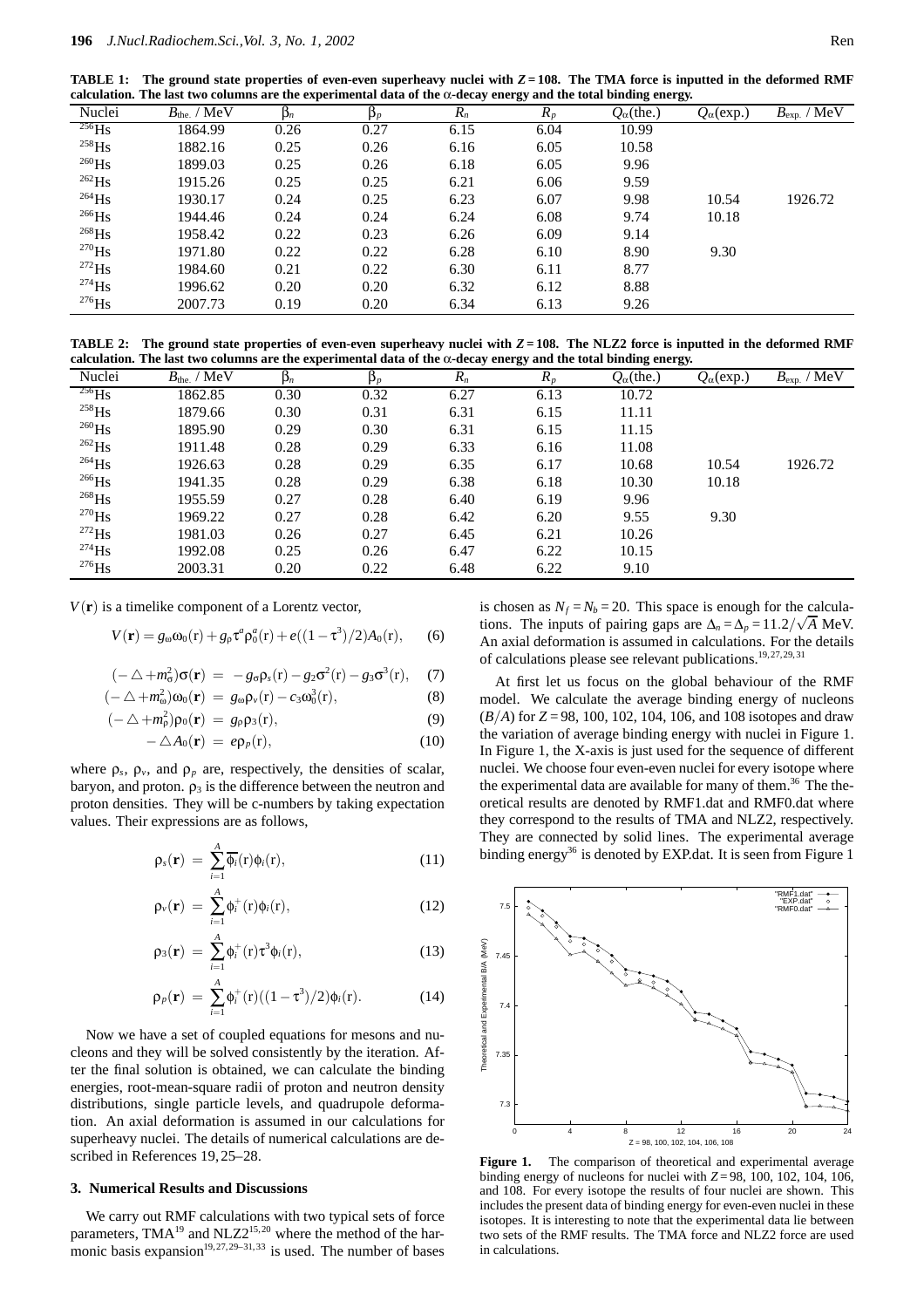**TABLE 3:** The ground state properties of even-even superheavy nuclei with  $Z = 110$ . The TMA force is inputted in the deformed RMF **calculation. The last column is the experimental data of the** α**-decay energy.**

| Nuclei      | $B_{\text{the}}$ . / MeV | $\mathsf{p}_n$ |      | $R_n$ | $R_{p}$ | $Q_{\alpha}$ (the.) | $T_{\alpha}$ (the.) | $Q_\alpha(\exp.)$ |
|-------------|--------------------------|----------------|------|-------|---------|---------------------|---------------------|-------------------|
| $^{268}110$ | 1946.70                  | 0.23           | 0.24 | 6.25  | 6.11    | 11.77               | $4.37 \,\mu s$      |                   |
| 270110      | 1961.39                  | 0.22           | 0.22 | 6.26  | 6.11    | 11.37               | $33.6 \mu s$        | 10.97             |
| 272110      | 1975.66                  | 0.21           | 0.22 | 6.28  | 6.12    | 11.06               | $176 \mu s$         |                   |
| 274110      | 1989.43                  | 0.20           | 0.21 | 6.30  | 6.13    | 10.67               | $1.57$ ms           |                   |
| 276110      | 2002.54                  | 0.19           | 0.20 | 6.32  | 6.13    | 10.36               | $9.71$ ms           |                   |
| 278110      | 2014.56                  | 0.18           | 0.19 | 6.34  | 6.14    | 10.36               | $9.71$ ms           |                   |
| 280110      | 2025.95                  | 0.17           | 0.18 | 6.36  | 6.15    | 10.08               | 54.2 ms             |                   |

**TABLE 4: The ground state properties of even-even superheavy nuclei with** *Z* **= 110. The NLZ2 force is inputted in the deformed RMF calculation. The last column is the experimental data of the** α**-decay energy.**

|             |                          |                |                | --    |         |                     |                           |                     |
|-------------|--------------------------|----------------|----------------|-------|---------|---------------------|---------------------------|---------------------|
| Nuclei      | $B_{\text{the}}$ . / MeV | $\mathsf{p}_n$ | $\mathbf{p}_p$ | $R_n$ | $R_{p}$ | $Q_{\alpha}$ (the.) | $T_\alpha$ (the.)         | $Q_{\alpha}$ (exp.) |
| $^{268}110$ | 1943.91                  | 0.26           | 0.27           | 6.37  | 6.20    | 11.02               | $219 \text{ }\mu\text{s}$ |                     |
| 270110      | 1958.87                  | 0.26           | 0.26           | 6.40  | 6.21    | 10.78               | $835 \text{ }\mu\text{s}$ | 10.97               |
| 272110      | 1973.31                  | 0.25           | 0.26           | 6.42  | 6.22    | 10.58               | $2.63$ ms                 |                     |
| 274110      | 1986.07                  | 0.24           | 0.24           | 6.44  | 6.22    | 11.45               | $22.2 \mu s$              |                     |
| 276110      | 1998.68                  | 0.21           | 0.22           | 6.45  | 6.23    | 10.65               | 1.76 ms                   |                     |
| 278110      | 2010.86                  | 0.20           | 0.21           | 6.47  | 6.24    | 9.52                | 2.16 s                    |                     |
| 280110      | 2022.80                  | 0.18           | 0.19           | 6.49  | 6.25    | 8.81                | 361 s                     |                     |
|             |                          |                |                |       |         |                     |                           |                     |

that the experimental points lie between two theoretical curves. Therefore the RMF model can reliably limit the data in a very narrow range. This can be useful for future experimental study.

Secondly we discuss in detail the theoretical results. The variation of the total binding energy with nucleon number for  $Z = 106$  isotopes are given in Figure 2. The two sets of theoretical results with TMA and NLZ2 are represented by two curves (Z106RMF1.dat and Z106RMF0.dat). For this isotope chain, only the binding energy of  $^{260}$ Sg is measured and it is plotted by a point ( $Z106$ EXP.dat). The experimental datum<sup>36</sup> is between two curves. The difference between two sets of theoretical results is very small and this is a good indication for the stability and reliability of the model in this mass range.

The theoretical results of  $Z = 108$  isotopes with TMA and NLZ2 are listed in Tables 1 and 2, respectively. In Tables 1 and 2, the first column is for nuclei.  $B_{the}$  is the theoretical binding energy, whereas  $R_p$  and  $R_n$  are the root-mean-square radii for the proton- and neutron-density distributions, respectively. The symbols  $β<sub>n</sub>$  and  $β<sub>p</sub>$  in Tables 1 and 2 denote the quadrupole deformations of neutrons and protons, respectively. Further, the symbols  $Q_α$ (the.) and  $Q_α$ (exp.) are used for the calculated αdecay energies and the experimental ones. The experimental binding energies are obtained from the nuclear mass table<sup>36</sup> and the experimental  $\alpha$ -decay energies can be deduced accordingly. They are listed in the last two columns for comparisons. The binding energies of  $Z = 106$  in Figure 2 are inputted for the calculation of  $\alpha$ -decay energies of  $Z = 108$ .



**Figure 2.** The variation of the total binding energy of  $Z = 106$  isotopes with nucleon number (*A*). The two sets of theoretical results are connected by solid lines.

It is seen from Table 1 that the theoretical decay energies are very close to the experimental data. The average difference between the theoretical binding energy and experimental one is approximately 0.4 MeV. This shows that the RMF model can give a reliable result for the decay energy. The maximum difference for the binding energy of this mass range is 3.45 MeV for  $^{264}$ Hs. It corresponds to a relative difference 0.2%. This is very close to the predicting limit of the RMF model for the binding energy of a nucleus.

Table 2 is the RMF results of  $Z = 108$  with NLZ2. The theoretical decay energy is very close to the data. The binding energy agrees well with the experimental datum. If we compare Tables 1 and 2 together, we find both results are very close. The RMF model with TMA overestimates very slightly the data of binding energy and that with NLZ2 underestimate a little the data. Both of them predict there are prolate deformation in these nuclei. The parameter of quadrupole deformation ( $\beta_n$  and  $\beta_p$ ) is approximately 0.2–0.3. A constraint RMF calculation with NL $\overline{22}$  is carried out for the nucleus <sup>270</sup>Hs. The energy surface of <sup>270</sup>Hs with the variation of quadrupole deformation is plotted in Figure 3. Here the number of the bases is chosen as  $N_f = N_b = 18$ . It is seen clearly that there exists a minimum at  $\beta_2 = 0.27$ . This corresponds to the ground state of  $270$ Hs in Table 2.

The variation of decay energy with nucleon number are drawn in Figure 4. The experimental points are between two sets of



Figure 3. The energy surface of <sup>270</sup>Hs. This is the variation of the ground state energy with the quadrupole deformation. The points are numerical results and they are connected by solid lines. A mimimum appears at the deformation parameter 0.27 and it corresponds to the deformation of the ground state.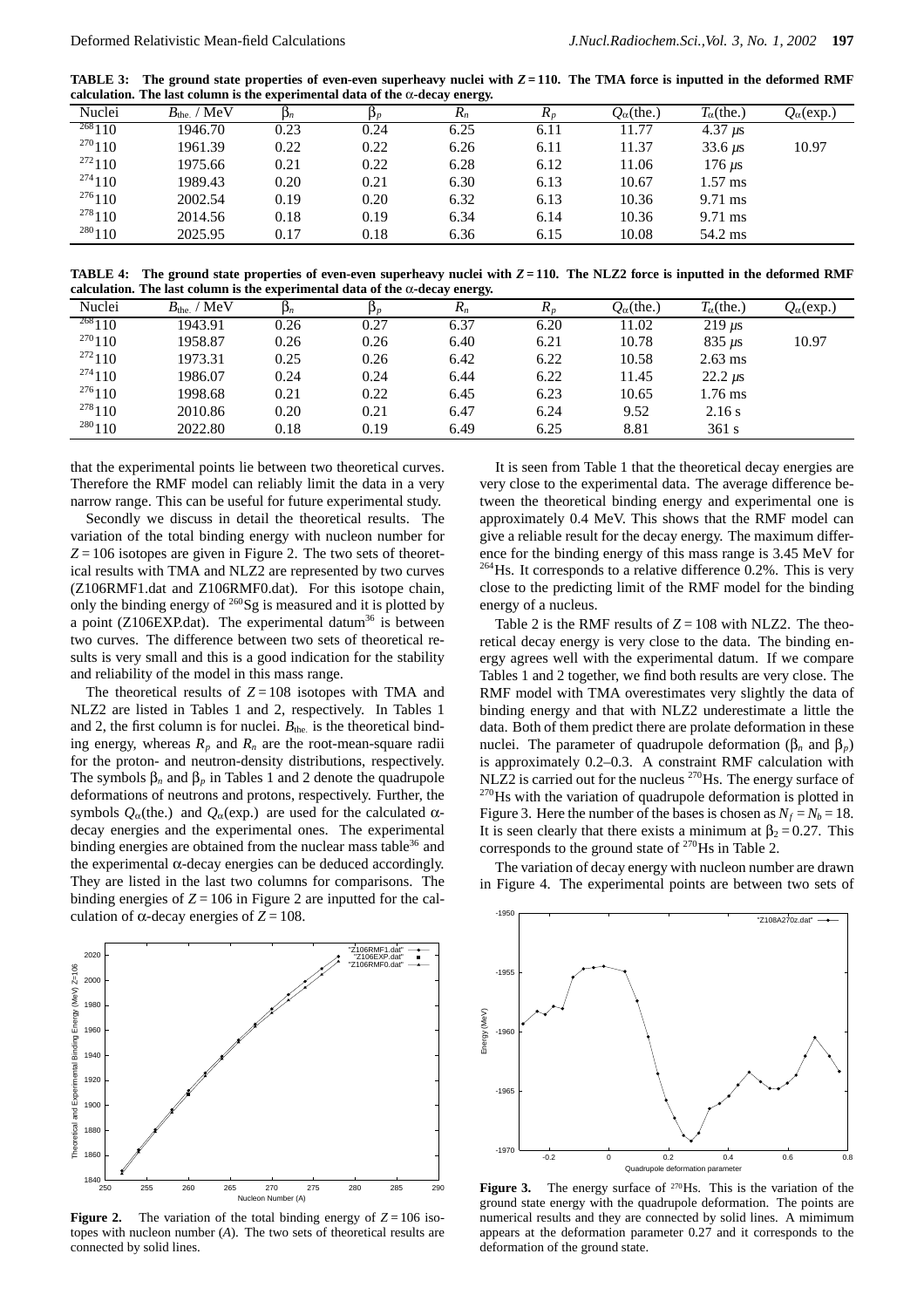**TABLE 5: The binding energies, deformations, nuclear radii,** α**-decay energies, and the lifetimes of nuclei on the** α**-decay chain 269Mt. The input pairing gaps:**  $\Delta p = \Delta n = 11.2/\sqrt{A}$  MeV. The TMA force is used.

| Nuclei              | B/MeV   |      |      | $R_n$ | 1 \n | $\mathcal{Q}_{\alpha}$ | $I_{\alpha}$           |
|---------------------|---------|------|------|-------|------|------------------------|------------------------|
| $^{269}$ Mt         | 1960.17 | 0.22 | 0.23 | 6.26  | 6.10 | 10.21                  | 68.8 ms                |
| $265$ Bh            | 1942.08 | 0.23 | 0.24 | 6.24  | 6.07 | 9.41                   | 2.56 s                 |
| $^{261}Db$          | 1923.19 | 0.26 | 0.27 | 6.23  | 6.05 | 9.14                   | 3.33 s                 |
| $^{257}$ Lr         | 1904.03 | 0.26 | 0.27 | 6.20  | 6.01 | 8.12                   | $1.28 \times 10^3$ s   |
| $253$ Md            | 1883.85 | 0.26 | 0.27 | 6.17  | 5.98 | 7.68                   | $8.4 \times 10^3$ s    |
| $^{249}$ Es         | 1863.23 | 0.26 | 0.27 | 6.14  | 5.94 | 6.91                   | $1.53 \times 10^{6}$ s |
| $^{245}\mathrm{Bk}$ | 1841.84 | 0.27 | 0.28 | 6.12  | 5.91 |                        |                        |

**TABLE 6: The binding energies, deformations, nuclear radii,** α**-decay energies, and the lifetimes of nuclei on the** α**-decay chain of 269Mt. The input pairing gaps:**  $\Delta p = \Delta n = 11.2/\sqrt{A}$  MeV. The NLZ2 force is used.

| Nuclei              | ' MeV<br>B/ | $\mathsf{\nu}_n$ | $\mathbf{p}_p$ | $R_n$ | $\mathbf{u}_n$ | $\mathcal{Q}_{\alpha}$ | $1\alpha$            |
|---------------------|-------------|------------------|----------------|-------|----------------|------------------------|----------------------|
| $^{269}$ Mt         | 1957.41     | 0.27             | 0.28           | 6.40  | 6.20           | 10.45                  | $16.4 \text{ ms}$    |
| $^{265}\mbox{Bh}$   | 1939.56     | 0.28             | 0.30           | 6.38  | 6.17           | 9.63                   | 595 ms               |
| $^{261}Db$          | 1920.89     | 0.29             | 0.31           | 6.36  | 6.14           | 8.44                   | 568 s                |
| $^{257}$ Lr         | 1901.03     | 0.30             | 0.31           | 6.33  | 6.10           | 7.51                   | $2.4 \times 10^5$ s  |
| $^{253}$ Md         | 1880.24     | 0.30             | 0.31           | 6.30  | 6.07           | 7.78                   | $3.58 \times 10^3$ s |
| $^{249}Es$          | 1859.72     | 0.31             | 0.31           | 6.27  | 6.03           | 7.58                   | $3.16 \times 10^3$ s |
| $^{245}\mathrm{Bk}$ | 1839.00     | 0.31             | 0.32           | 6.25  | 6.00           |                        |                      |

theoretical results. The sudden increase of the decay energy on one curve beyond  $A = 270$  (NLZ2) is a signature of the deformed shell closure for  $Z = 108$  and  $N = 162$ . We get a similar result from the single particle levels for NLZ2. This effect is not very evident for TMA. We expect that there is a deformed shell closure for  $Z = 108$  and  $N = 162$  but its strength is between the two theoretical results. We should notice that the shell gap in superheavy nuclei is not large as compared with that around <sup>208</sup>Pb. Maybe the shell gap in superheavy nuclei can be only seen in the decay energy or lifetime. This can be different from that around 208Pb where many quantities demonstrate the existence of a large gap.

The numerical results for  $Z = 110$  isotopes are listed in Tables 3 and 4. The  $\alpha$ -decay energies of this isotope chain are plotted in Figure 5. In order to compare with future experiments, we also list the theoretical lifetime of these nuclei in Tables 3 and 4. The theoretical lifetime  $T_\alpha$ (the.) is calculated according to the Viola-Seaborg formula on  $\alpha$  decays,<sup>21,37</sup>

$$
\log(T_{\alpha}) = (aZ+b)(Q_{\alpha})^{-1/2} + (cZ+d) + h_{log} , \qquad (15)
$$

where  $T_\alpha$  is given in second and  $Q_\alpha$  in MeV, and Z is the proton number of the parent nucleus. This formula is usually used to estimate the lifetime of  $\alpha$  decays by the decay energies.<sup>21,37</sup> The constants in this expression have been determined as  $a =$ 1.66175, *b* = −8.5166, *c* = −0.20228, *d* = −33.9069, *hlog* = 0.0



**Figure 4.** The variation of the α-decay energy of  $Z = 108$  isotopes with nucleon number (*A*). The two sets of theoretical results are connected by solid lines. It is expected that experimental data lie between two theoretical results.

for even-even nuclei. These values are obtained by fitting the experimental data of middle and heavy nuclei.<sup>21,22,24,37</sup>

It is concluded from Tables 3 and 4 that there is prolate deformation for the ground state of these nuclei. The binding energies for two sets of theoretical results are close. It is expected the experimental data of binding energy will be between two sets of theoretical results. As a good estimate on the binding energy and  $\alpha$ -decay energy of unknown nuclei, we suggest to choose the average value of two sets of theoretical results. The experimental data should be very close to this average value. On the lifetime, there is a difficulty to predict it in a good precision. But it is very important for experimental physicists to adjust the detectors to observe a new element or a new nuclide. We also suggest to take the average of two theoretical values as an estimated value. But this average value on lifetime should not be chosen as a sum of two values divided by two. It should be an average with an exponential weight. For example, if one theoretical value is 10 ms  $(10<sup>1</sup>)$  and another theoretical value is 1000 ms  $(10<sup>3</sup>)$ , people should choose 100 ms  $(10<sup>2</sup>)$  as an estimate value of measurements. It is stressed again that it is difficult to reproduce the experimental lifetime well by theory. The difference with 100 times between theory and experiment should be considered very well.

It is seen from Figure 5 that the experimental datum of decay energy is between two theoretical values. There is a strong deformed shell closure at *N* = 162 for NLZ2 (Z110RMF0.dat).



**Figure 5.** The variation of the  $\alpha$ -decay energy of  $Z = 110$  isotopes with nucleon number (*A*). The two sets of theoretical results are connected by solid lines. It is expected that experimental data lie between two theoretical results.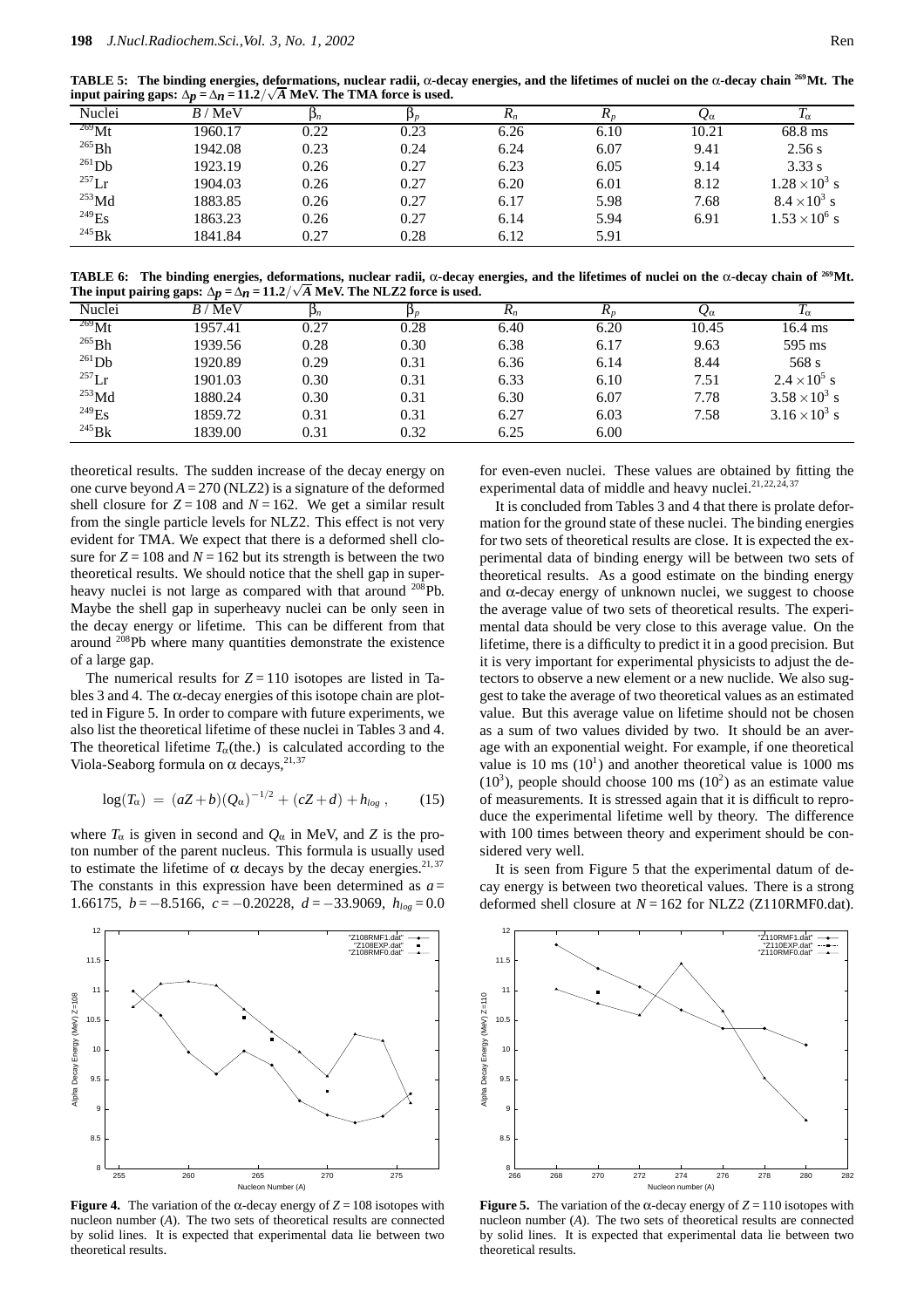It leads to a sudden increase of decay energy beyond  $N = 162$ . This effect is not so evident for TMA (Z110RMF1.dat).

Finally let us make a prediction for planned experiments at Lanzhou in China. After the nuclide <sup>259</sup>Db is identified at Lanzhou in China,<sup>11</sup> it is planned to synthesize new nuclide with  $Z = 108$  (Hs) or  $Z = 109$  (Mt) soon.<sup>12</sup> The properties of  $Z = 108$ isotopes have been listed in Tables 1 and 2. Here we give the theoretical prediction on the  $\alpha$ -decay chain of <sup>269</sup>Mt in Tables 5 and 6. It is nice to see that the  $\alpha$ -decay energy and the lifetime of 269Mt and 265Bh from two sets of forces are very close. The experimental data can be between them. Although there is a difference of decay energy and lifetime for low mass nuclei in Tables 5 and 6, this is not important because the  $\alpha$ -decay chain is generally not so long. The fission can appear in the low mass range.

#### **4. Summary**

We have investigated the structure of nuclei with proton number  $Z = 106-110$  in the RMF model. The theoretical binding energy of the RMF model agrees well with the available data. The calculations set an upper limit and a lower limit for the binding energy based on the comparison with present data. This is useful for the good estimate of the binding energy, decay properties on unknown nuclei. The RMF results show that there is prolate deformation in these nuclei. There may exist a deformed shell closure for  $Z = 108$  and  $N = 162$ . The prediction for future experiments such as the properties of nuclei on the α-decay chain of 269Mt is made.

**Acknowledgments.** Z. REN thanks Profs. T. Otsuka, H. Toki, W. Q. Shen, H. Q. Zhang, Z. Qin, Z. G. Gan, J. S. Guo for kindly communicating him new progress related to superheavy nuclei. This work is supported by the National Natural Science Foundation of China (10125521), the 973 National Major State Basic Research and Development of China (G2000077400), and by the CAS Knowlidge Innovation Project No. KJCX2-SW-N02.

## **References**

- (1) S. Hofmann, V. Ninov, F. P. Heßberger, P. Armbruster, H. Folger, G. Münzenberg, H. J. Schött, A. G. Popeko, A. V. Yeremin, A. N. Andreyev, S. Saro, R. Janik, and M. Leino, Z. Phys. A **350**, 277 (1995).
- (2) S. Hofmann, V. Ninov, F. P. Heßberger, P. Armbruster, H. Folger, G. Münzenberg, H. J. Schött, A. G. Popeko, A. V. Yeremin, A. N. Andreyev, S. Saro, R. Janik, and M. S. Leino, Z. Phys. A **350**, 281 (1995).
- (3) S. Hofmann, V. Ninov, F. P. Heßberger, P. Armbruster, H. Folger, G. Münzenberg, H. J. Schött, A. G. Popeko, A. V. Yeremin, S. Saro, R. Janik, and M. Leino, Z. Phys. A **354**, 229 (1996).
- (4) S. Hofmann, Rep. Prog. Phys. **61**, 639 (1998).
- (5) Yu. Ts. Oganessian, A. V. Yeremin, A. G. Popeko, S. L. Bogomolov, G. V. Buklanov, M. L. Chelnokov, V. I. Chepigin, B. N. Gikal, V. A. Gorshkov, G. G. Gulbekian, M. G. Itkis, A. P. Kabachenko, A. Y. Lavrentev, O. N. Malyshev, J. Rohä, R. N. Sagaidak, S. Hofmann, S. Saro, G. Giardina, and K. Morita, Nature (London) **400**, 242 (1999).
- (6) Yu. Ts. Oganessian, V. K. Utyonkov, Yu. V. Lobanov, F. Sh. Abdullin, A. N. Polyakov, I. V. Shirokovsky, Yu. S. Tsyganov, G. G. Gulbekian, S. L. Bogomolov, B. N. Gikal, A. N. Mezentsev, S. Iliev, V. G. Subbotin, A. M. Sukhov, G. V. Buklanov, K. Subotic, and M. G. Itkis, Phys. Rev. Lett. **83**, 3154 (1999).
- (7) Yu. Ts. Oganessian, V. K. Utyonkov, Yu. V. Lobanov, F. Sh. Abdullin, A. N. Polyakov, I. V. Shirokovsky, Yu. S. Tsyganov, G. G. Gulbekian, S. L. Bogomolov, B. N. Gikal, A. N. Mezentsev, S. Iliev, V. G. Subbotin, A. M. Sukhov,

O. V. Ivanov, G. V. Buklanov, K. Subotic, M. G. Itkis, K. J. Moody, J. F. Wild, N. J. Stoyer, M. A. Stoyer, and R. W. Lougheed, Phys. Rev. C **62**, 041604(R) (2000).

- (8) Yu. Ts. Oganessian, V. K. Utyonkov, Yu. V. Lobanov, F. Sh. Abdullin, A. N. Polyakov, I. V. Shirokovsky, Yu. S. Tsyganov, G. G. Gulbekian, S. L. Bogomolov, B. N. Gikal, A. N. Mezentsev, S. Iliev, V. G. Subbotin, A. M. Sukhov, O. V. Ivanov, G. V. Buklanov, K. Subotic, M. G. Itkis, K. J. Moody, J. F. Wild, N. J. Stoyer, M. A. Stoyer, R. W. Lougheed, C. A. Laue, Ye. A. Karelin, and A. N. Tatarinov, Phys. Rev. C **63**, 011301(R) (2001).
- (9) A. Türler, *Evidence for the New Nuclide<sup>270</sup>Hs* (private communication, submitted to Phys. Rev. Lett.).
- (10) S. Hofmann, F. P. Heßberger, D. Ackermann, S. Antalic, P. Cagarda, S. Cwiok, B. Kindler, J. Kojouharova, B. ´ Lommel, R. Mann, G. Münzenberg, A. G. Popeko, S. Saro, H. J. Schött, and A. V. Yeremin, Eur. Phys. J. A 10, 5  $(2001)$ .
- (11) Z. G. Gan, Z. Qin, H. M. Fan, X. G. Lei, Y. B. Xu, J. J. He, H. Y. Liu, X. L. Wu, J. S. Guo, X. H. Zhou, S. G. Yuan, and G. M. Jin, Eur. Phys. J. A **10**, 21 (2001).
- (12) Z. Qin, Z. G. Gan, and J. S. Guo (private communications, 2001).
- (13) K. Rutz, M. Bender, T. Buervenich, T. Schilling, P. G. Reinhard, J. A. Maruhn, and W. Greiner, Phys. Rev. C **56**, 238 (1997).
- (14) S. Cwiok, W. Nazarewicz, and P. H. Heenen, Phys. Rev. ´ Lett. **83**, 1108 (1999).
- (15) M. Bender, Phys. Rev. C **61**, 031302 (2000).
- (16) W. Q. Shen, J. Albinski, A. Gobbi, S. Gralla, K. D. Hildenbrand, N. Herrmann, J. Kuzminski, W. F. J. Müller, H. Stelzer, J. Tōke, B. B. Back, S. Bjørnholm, and S. P. Sørensen, Phys. Rev. C **36**, 115 (1987).
- (17) H. Q. Zhang, Nucl. Phys. Rev. **16**, 192 (1999) (in Chinese).
- (18) Zhongzhou Ren, Z. Y. Zhu, Y. H. Cai, G. O. Xu, J. Phys. G **22**, 1739 (1996).
- (19) Zhongzhou Ren and H. Toki, Nucl. Phys. A **689**, 691 (2001).
- (20) M. Bender, K. Rutz, P. G. Reinhard, J. A. Maruhn, and W. Greiner, Phys. Rev. C **60**, 034304 (1999).
- (21) P. Möller, J. R. Nix, and K. L. Kratz, At. Data Nucl. Data Tables **66**, 131 (1997).
- (22) R. Smolanczuk, Phys. Rev. C **59**, 2634 (1999).
- (23) I. Muntian, Z. Patyk, and A. Sobiczwski, Phys. Lett. B **500**, 241 (2001).
- (24) W. D. Myers and W. J. Swiatecki, Phys. Rev. C **58**, 3668 (1998).
- (25) B. D. Serot and J. D. Walecka, Adv. Nucl. Phys. **16**, 1 (1986).
- (26) P. G. Reinhard, D. J. Dean, W. Nazarewicz, J. Dobaczewski, J. A. Maruhn, and M. R. Strayer, Phys. Rev. C **60**, 014316 (1999).
- (27) Y. K. Gambhir, P. Ring, and A. Thimet, Ann. Phys. (N.Y.) **198**, 132 (1990).
- (28) S. Marcos, N. Van Giai, and L. N. Savushkin, Nucl. Phys. A **549**, 143 (1992).
- (29) D. Hirata, H. Toki, I. Tanihata, and P. Ring, Phys. Lett. B **314**, 168 (1993).
- (30) Zhongzhou Ren, Z. Y. Zhu, Y. H. Cai, and Gongou Xu, Phys. Lett. B **380**, 241 (1996).
- (31) T. R. Werner, J. A. Sheikh, W. Nazarewicz, M. R. Strayer, A. S. Umar, and M. Misu, Phys. Lett. B **333**, 303 (1994).
- (32) Zhongzhou Ren, Amand Faessler, and A. Bobyk, Phys. Rev. C **57**, 2752 (1998).
- (33) B. Q. Chen, Z. Y. Ma, F. Gruemmer, and S. Krewald, Phys. Lett. B **455**, 13 (1999).
- (34) G. A. Lalazissis, M. M. Sharma, P. Ring, and Y. K. Gambhir, Nucl. Phys. A **608**, 202 (1996).
- (35) S. K. Patra, C. L. Wu, C. R. Praharaj, and R. K. Gupta,